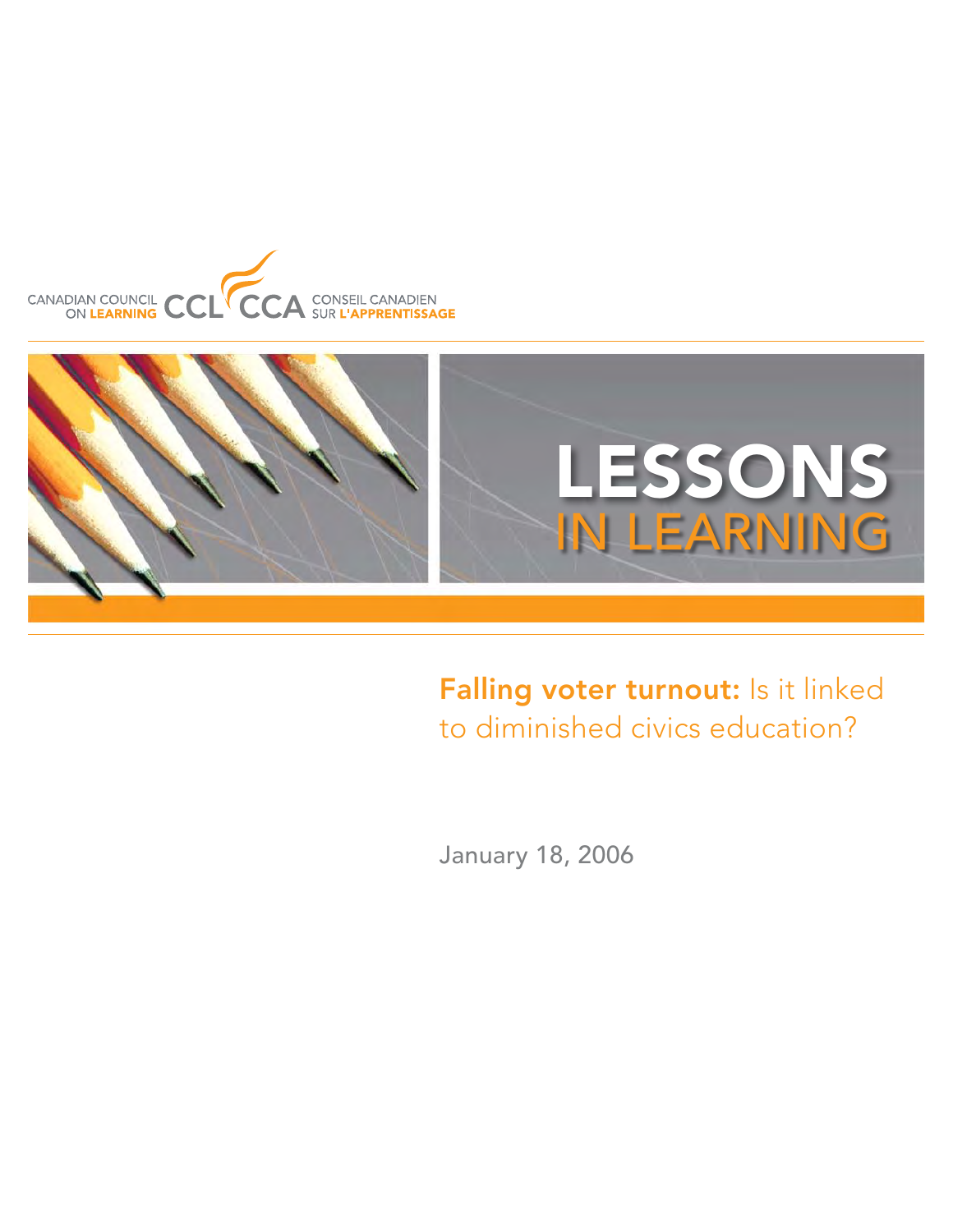Voter participation rates are falling in Canada. In the elections between World War II and 1988, voter participation rates averaged close to 75%. However, in the four elections since 1988, turnout has declined steadily with every election and the average has fallen to 66 percent (see Figure 1; data drawn from Elections Canada).

## **Figure 1:** Post-WWII voter participation rates



Internationally, this trend seems to be quite widespread. According to the International Institute for Democracy and Electoral Assistance, electoral participation rates around the world rose steadily between 1945 and 1990. However, since 1990, participation has fallen. In a number of well-established democracies—including the United Kingdom, Ireland, the Netherlands, Portugal, Italy, Finland, Austria, and Japan—participation rates hit record lows in the most recent elections. Although declining electoral participation rates are not unique to Canada, "Canada is near the bottom of the industrialized-world turnout league tables."1

Some people are concerned about the trend, worrying that the slide in voter participation rates indicates decreased confidence in the democratic process, increased political cynicism, and signals a decline in people's attachment to Canada. To shed light on the matter, CCL research staff looked closely at the available evidence.

Recent analyses suggest that the drop in voter participation is largely the result of precipitously low election day turnout among young voters. For example, in a study commissioned by Elections Canada, Pammett and LeDuc (pdf file)<sup>2</sup> found that in the 2000 federal election, the participation rate among voters older than 58 was greater than 80 percent, but for 18- to 20-year-olds it was a dismal 22 percent (see Figure 2). The authors of the Elections Canada study concluded that age is one of the best predictors of electoral participation—better than income, educational attainment, interest in political issues or perception of voting as a civic duty.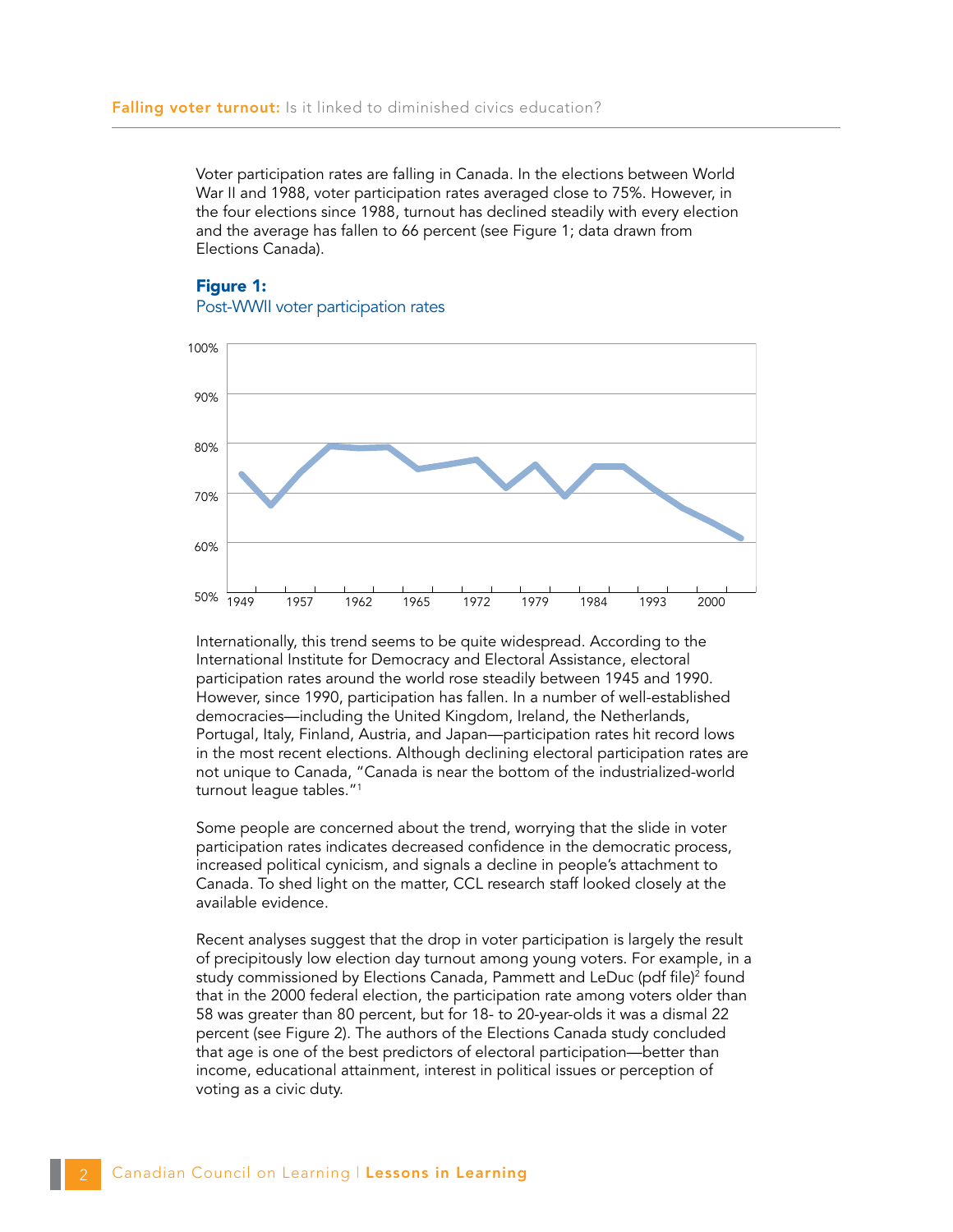



Older voters have always turned out in greater numbers than younger voters. As people move into the workforce, settle down and begin raising families, they become more aware of the role of government and grow more inclined to take an active role in choosing their government. As a result of this lifecycle effect, older voters are more heavily represented than younger voters in any given election. In recent years, however, generations are voting at lower rates than did previous generations at the same age. Using Canadian Election Studies data going back to 1968, Blais and his colleagues (pdf file)<sup>3</sup> examined the voting behaviours of four generations of Canadians. They found that, at the same age, participation rates were two or three percentage points lower for Baby Boomers than for the pre-Boomer generation. Rates were ten percentage points lower for Generation X voters than for Baby Boomers, and another ten points lower for the Echo Boomers compared to Generation Xers. In short, young voters are generally less likely to vote than older voters, and today's young voters are even less likely to vote than previous generations of young voters. As more recent generations begin to replace older generations among the voting population, this generational effect is dragging down the overall turnout numbers.

## Why are young voters staying away from the polls?

One popular view is that the current generation of young voters (or nonvoters, as they may be more accurately described) prefers to express political opinions through less conventional forms of participation. The suggestion is that young people are perfectly willing to cross the country in order to participate in a political protest, but they are unwilling to cross the street in order to vote. Although young people may engage in non-voting forms of political participation, there is no evidence that such activities replace voting. In a recent analysis of data from the 2003 General Social Survey, Anne Milan confirms that young people do engage in various forms of non-voting political behaviour (e.g., signing petitions, boycotting products, attending public meetings), but they are no more likely to do so than older generations and they are more likely to vote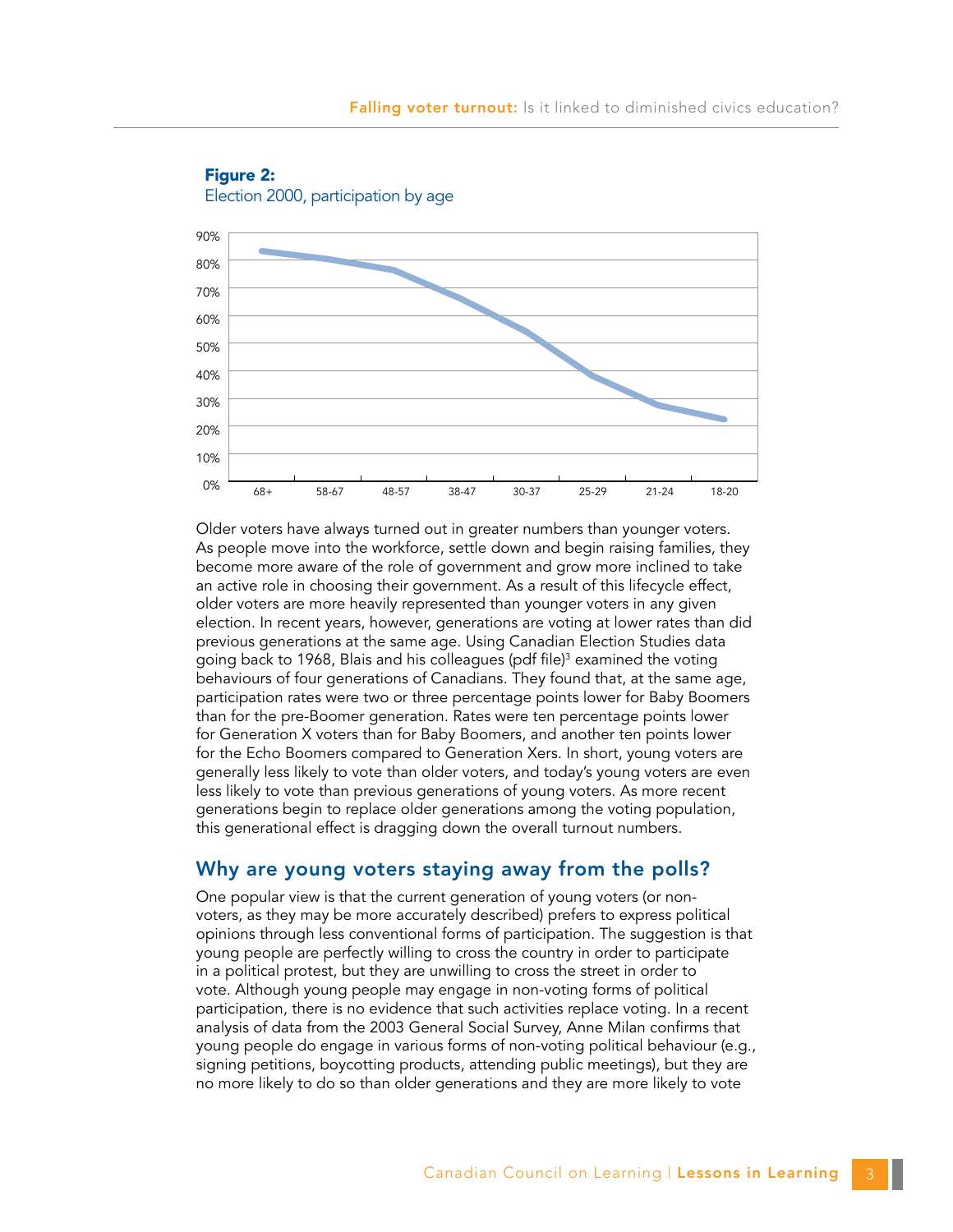than to engage in any other kind of political behaviour.<sup>4</sup> In fact, according to Paul Howe, people who engage in non-voting forms of political participation are at least as likely (and often more likely) to vote as those who do not.<sup>5</sup>

Another popular perspective is that today's young voters are unusually cynical about politics and the political process. According to this view their failure to vote reflects their general apathy and sense of marginalization from politics. Again, the available evidence does not support this proposal. Elections Canada asked people whether they agreed with the statement "my vote doesn't really matter." Older non-voters were more likely to agree with the statement than younger non-voters. Older people also expressed less confidence in the political process than younger people. The results of a separate study, commissioned by the Institute for Research on Public Policy, indicate that younger Canadians are in fact less cynical, report greater satisfaction with Canadian democracy and elections, and hold more positive opinions of the federal government than their older counterparts.<sup>6</sup>

## What keeps young voters from the ballot box?

If it is not simply the case that young Canadians are unwilling to exercise their franchise because they are too busy with other forms of political expression or too steeped in political cynicism, what then is keeping them away from the ballot box? One answer that does find some support is that young people are less engaged in and knowledgeable of current political issues.

In a study of voting behaviour in New Brunswick prepared for the New Brunswick Commission on Legislative Democracy, Howe found that young New Brunswickers are less familiar with basic political facts than their older counterparts.7 When asked to name the premiers of New Brunswick, Nova Scotia and Alberta, only 17 percent of respondents under 30 succeeded in naming at least two of the three. That success rate rose to 58 percent for those over 60. Thus, there seems to be an age gap in basic political knowledge.

The current generation of young people seems to be less knowledgeable than were previous generations. Howe examined responses to political knowledge questions (e.g., asking for the identity of prominent political figures) in surveys taken in 1956, 1984 and 2000 (using Gallup polls and data from Canadian Election Studies).<sup>8</sup> Over time, increasing proportions of young Canadians are demonstrating low political knowledge on these surveys. In contrast, this proportion is decreasing for older Canadians.

Howe also found that young people are less likely to be interested in politics, less likely to read newspapers, and less likely to see voting as a duty shared by all citizens.9 All of these factors suggest that young people are not particularly engaged in the Canadian political discourse; these same factors are also correlated with a failure to vote. Data from the 2000 Canadian Election Study show that people who reported voting in the 2000 federal election also reported greater interest in politics and greater frequency of newspaper reading than people who reported not voting. Voters were more successful than non-voters in answering political knowledge questions (e.g., "Do you recall the name of the finance minister?"). Finally, voters reported greater agreement than non-voters with the following statement: "It is the duty of every citizen to vote" (see Figure 3).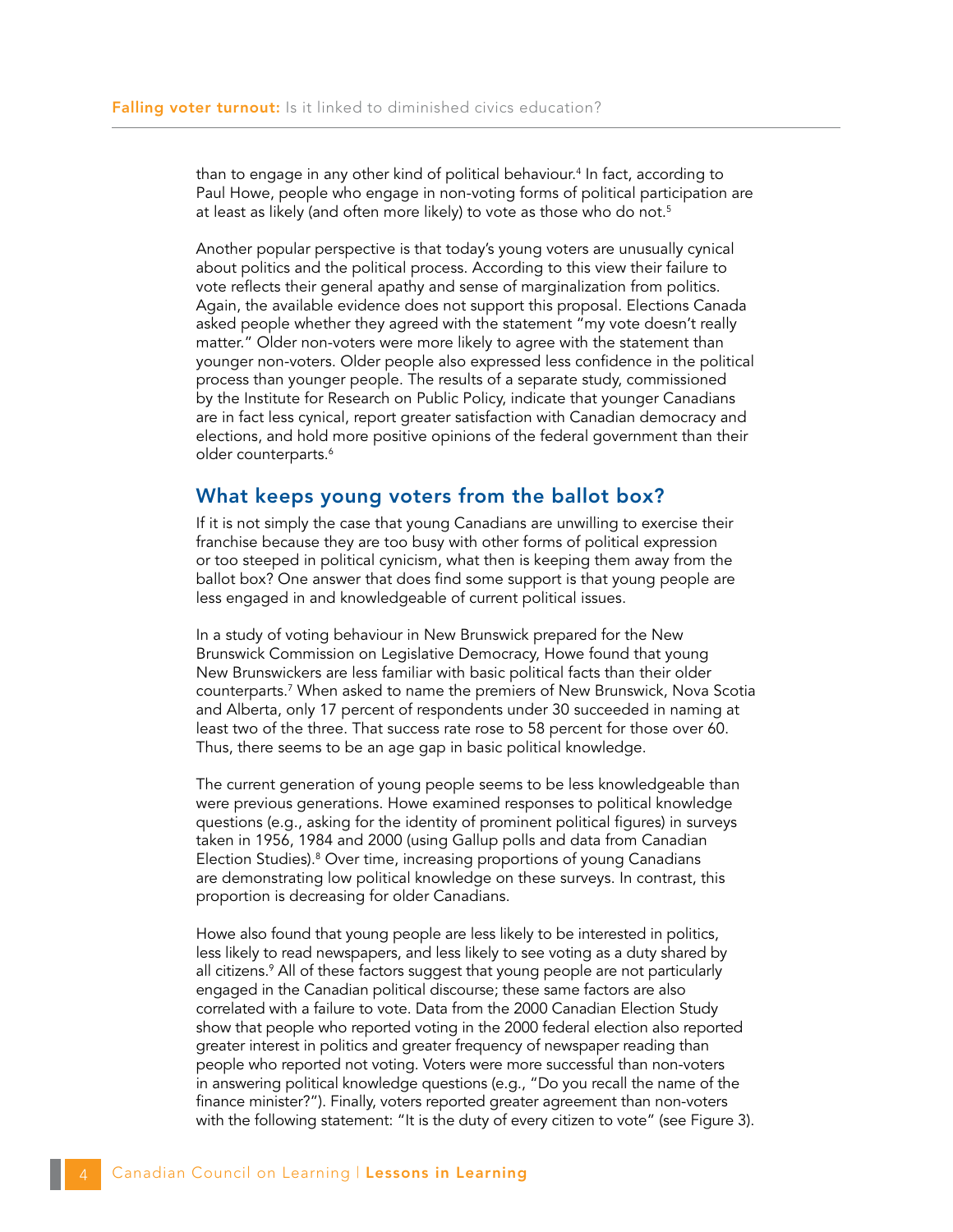

#### Figure 3:

The Newspaper Readings scales represent the number of days per week respondents reported reading a newspaper.

Voted in 2000 Did not vote in 2000 0 2 4 6 8 10 Self-Reported Voting Behaviour and Interest in Politics

The Interest in Politics scale ranges from "not at all interested" to "extremely interested."

Self-Reported Voting Behaviour Opinion of Voting is Every Citizen's Duty



The Agreement scale ranges from "strongly disagree" to "strongly agree" with the statement, "It is the duty of every citizen to vote."

# Why are today's young Canadians less engaged in the political process than were previous generations?

Young Canadians may not vote because they are not engaged in the political life of their country. But why are today's young Canadians less engaged in the political process than were previous generations? One place to look for answers is in citizenship education and particularly in changes over time in the nature of citizenship education in Canada. In the early days of universal education in Canada, preparing young people to assume the rights and responsibilities of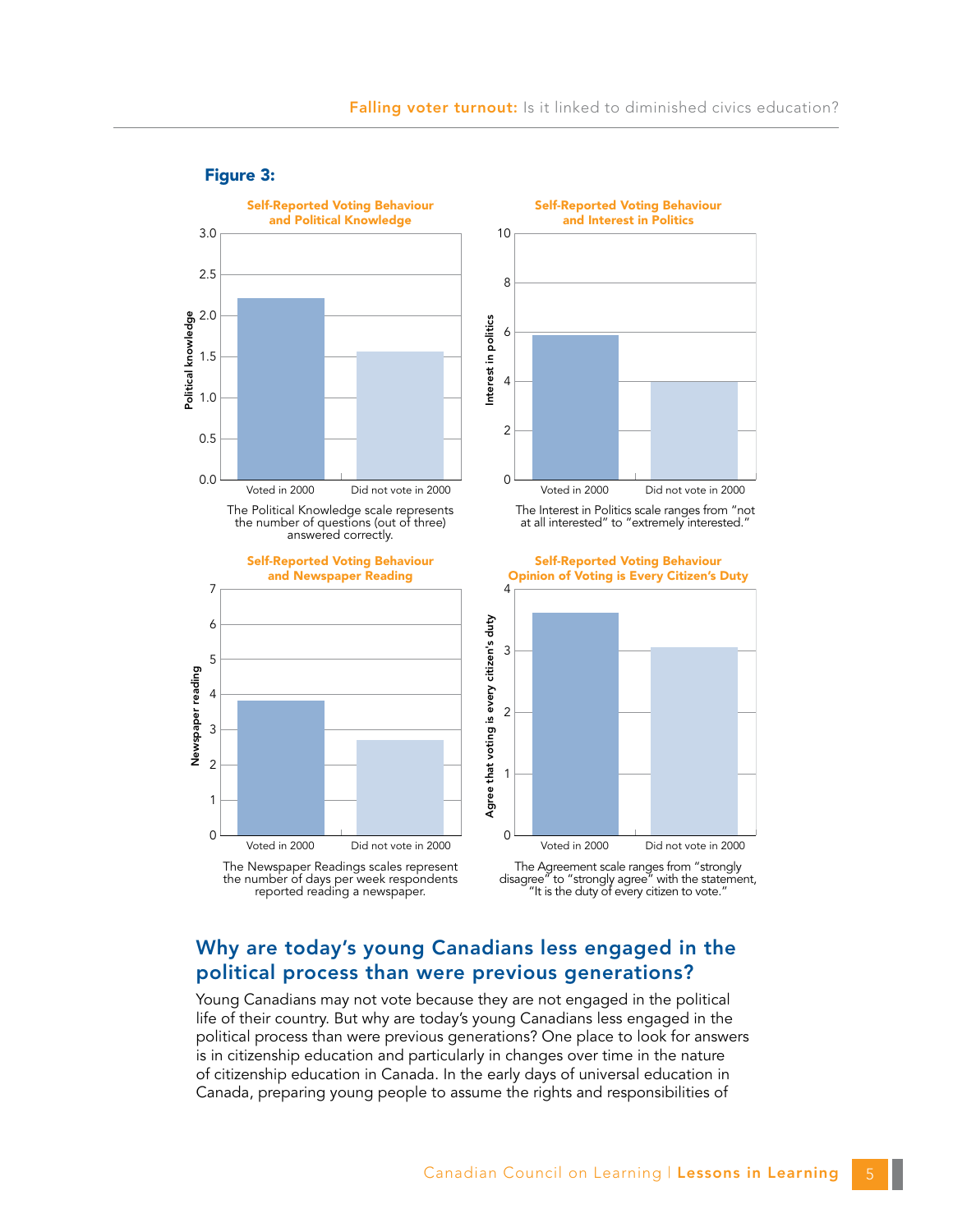citizenship was the primary goal of schooling. "Just about every subject in the curriculum was defended in terms of its contribution to citizenship, not only in the case of such obvious subjects as history, language, and literature, but also gardening, art, music, nature study, physical education, health, science, and on and on," writes Ken Osborne.<sup>10</sup> Over time, the focus on citizenship has given way to an emphasis on training students to play their parts in the new global economy. Mark Evans writes that citizenship education has been relegated to the "margins of educational agendas across Canada."11 Citizenship education no longer pervades the entire curriculum but is now restricted to a much smaller place within social studies and civics curricula.

As teaching math, science, and computer science takes on an ever-increasing importance in Canadian schools, other subjects such as Canadian history and civics risk falling into neglect. Scarce resources are disproportionately allocated to those subjects seen as most directly relevant to preparation for a career in the knowledge economy. According to the results of the 1996 Provincial Learning Assessment on Social Studies in British Columbia, the devaluing of social studies has had a measurably negative impact on social studies education. The report revealed a decline in student performance relative to the previous social studies assessment (in 1989). The authors of the report argued that this decline reflects a "diminishing student awareness of some of the basic knowledge that informs a functional Canadian and global citizen." The authors go on to conclude that "as it is, we quite simply are not doing well at educating for responsible, informed, inquiring and participatory citizenship."

# Can we infer a direct relationship between changes in citizenship education and declining voter participation?

The 2004 Canadian Election Study provides some interesting evidence in that regard. In the 2004 study, survey respondents were asked whether they had taken a civics course in high school. Those who answered "yes" were significantly more likely to report that they would vote in the next election. Intriguingly, this effect did not hold for respondents who reported high levels of interest in politics, but it did hold for those with low interest in politics (see Figure 4). That is, people with little interest in politics are unlikely to vote, but are significantly more likely to vote if they took a civics course in high school. These data do not allow us to draw a relationship between the quality of civics education in high school and subsequent voting behaviour, but they underscore the point that citizenship education is tightly linked to later voting patterns.

## Lessons in learning

Schools clearly have an important role to play in producing politically knowledgeable and interested young Canadians. Though citizenship education has languished for many years, there are signs that this state of affairs is already beginning to change. A recent UNESCO report (pdf file) on Education for Peace, Human Rights, Democracy, International Understanding and Tolerance notes that "citizenship education is the subject of considerable renewed interest in Canada."12 Ministries of education across the country are developing new citizenship curricula, and the meaning of citizenship education is gaining the attention of education leaders. Still, specific improvements are needed.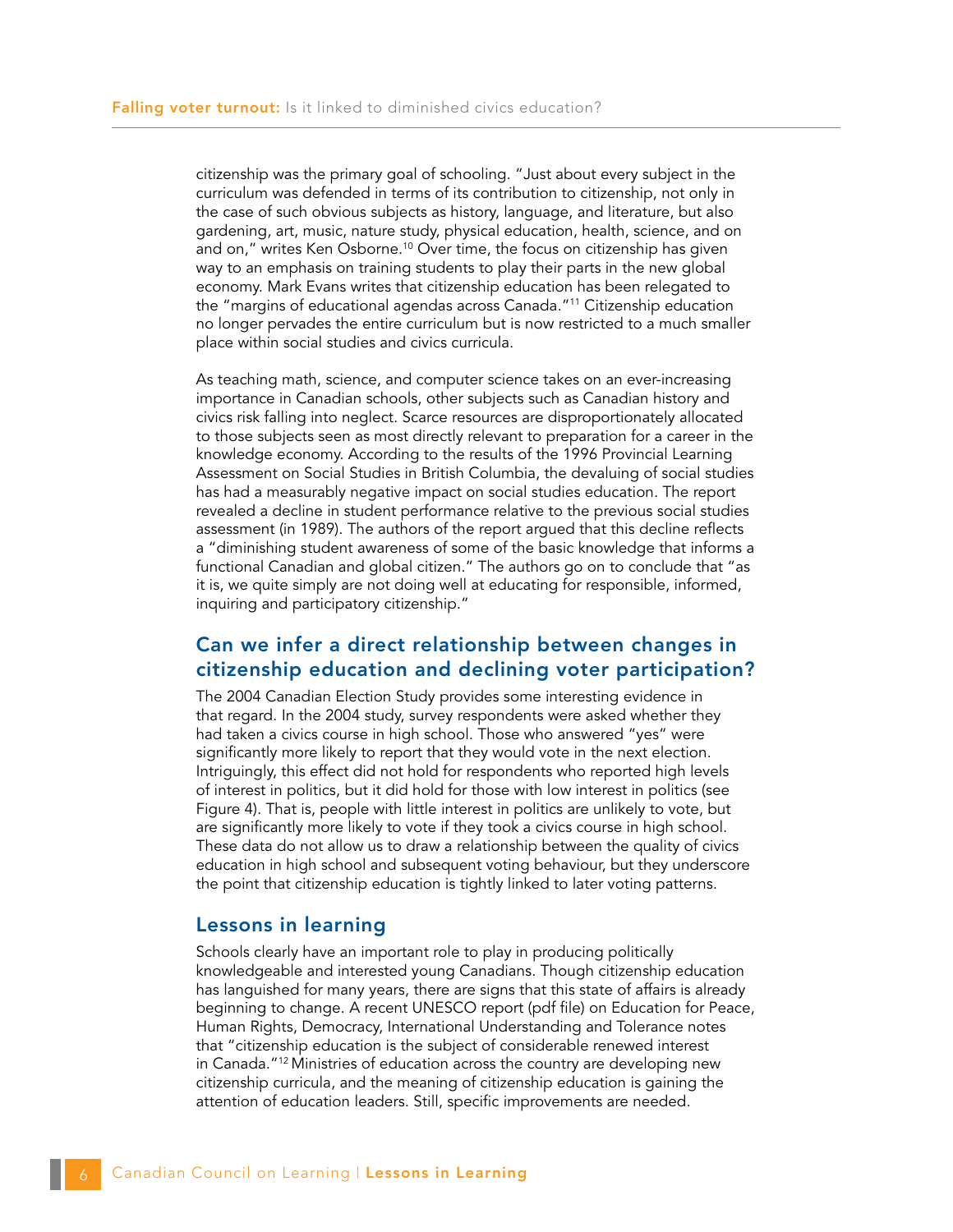



Respondents who rated their level of interest in politics as 0, 1 or 2 were classified as low interest (20 percent of the sample); 8, 9 or 10 as high interest (28 percent of the sample).

If citizenship education is going to remain confined to the social studies classroom, then "Canadian school boards should demand that social studies play a more prominent part in the lives of students. They should require that those who teach social studies be properly prepared for this important responsibility," argues Charles Ungerleider. He points out that math and science teachers must have specific training in those subjects, something that is not necessarily the case for teachers assigned to social studies classes.<sup>13</sup>

Now that most schools have at least some access to the internet, social science teachers can make use of the wealth of resources available online. For example, the Historica Foundation strives to encourage the best possible Canadian history education and to inspire Canadians to explore their history. Through its website, Historica provides a wide variety of school programs, lesson plans, and student games. The Dominion Institute works to build active and informed citizens through greater knowledge and appreciation of the Canadian story. Through the Democracy Project, the Institute has been working to encourage young Canadians to vote in federal elections. The project includes All Candidates Town Halls, an on-line survey, text voting, free music downloads and educational tools—all via the Dominion Institute website. The Student Vote program was designed to foster an interest in voting habits of young Canadians before they reach voting age. Schools that register for the program receive free learning materials, and students in registered schools learn about election issues during the campaign period and then participate in a parallel election that coincides with the real election. The CBC Canada Votes website also contains an array of issue-based learning resources for teachers.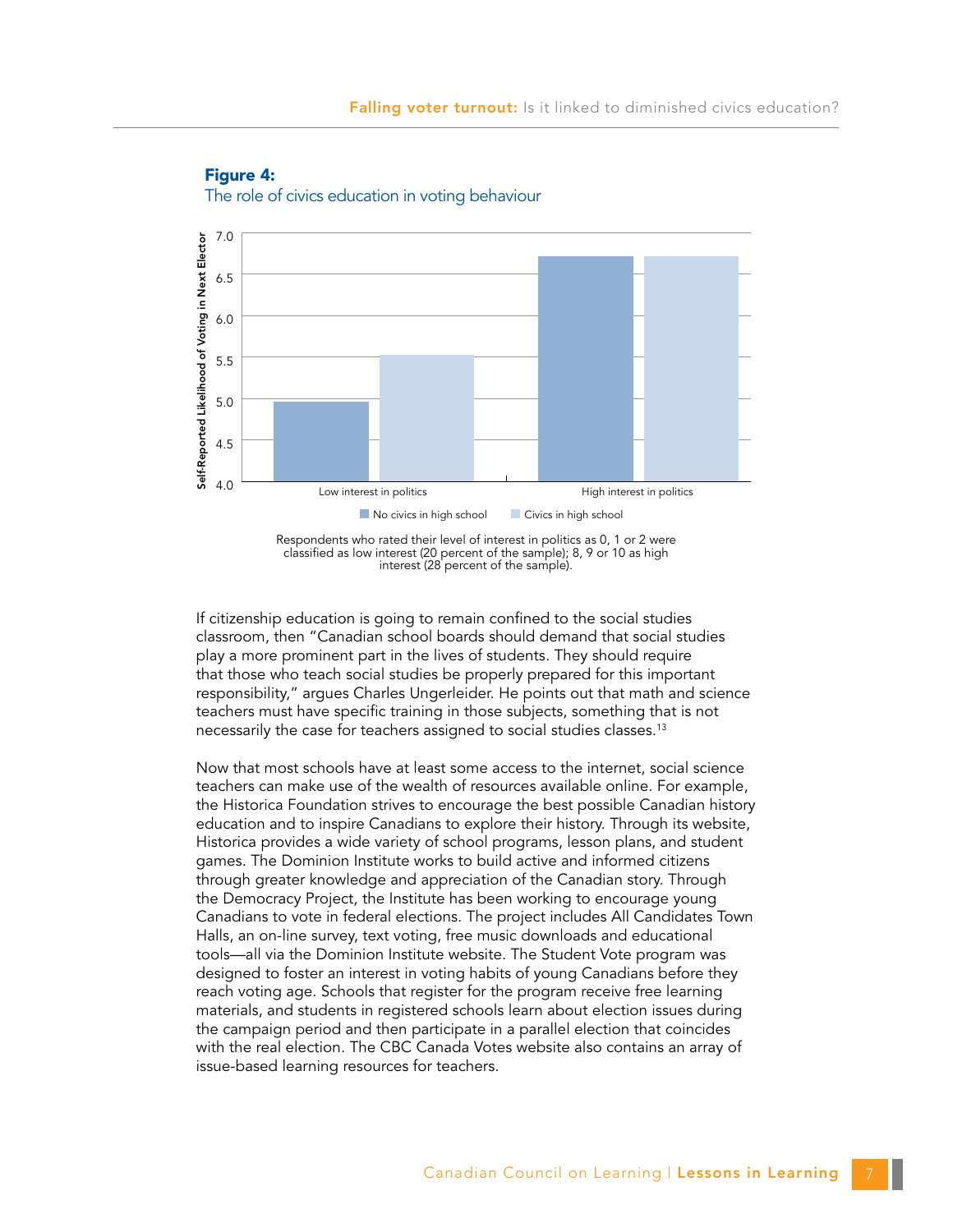In order to address the phenomenon of political drop-outs (i.e., citizens who are unengaged in the political process and do not participate in elections), Henry Milner argues that "a main goal of civic-education related measures should be to promote the habit of attentiveness to political information."14 Such courses should address the conflict-driven realities of modern politics, should introduce students in an even-handed manner to the partisan positions that characterize many current political issues, and should help students develop the habit of keeping up with political events.

The possibility of lowering the voting age often makes its way into the public discourse. Mark N. Franklin has argued that reducing the voting age to 16 would provide young citizens with their first opportunity to vote at a less unsettled time in their lives, when they are more open to the influence of teachers and parents who may encourage them to vote.<sup>15</sup> Since people's response to their first opportunity to vote often sets a lasting pattern, this question merits further study. Other options include having Canadian schools play a much bigger role in encouraging electoral participation. Teachers could design classroom activities and assignments around acquiring the kinds of concrete political knowledge required to cast an informed vote. They could also treat the process of registering to vote and actually voting as real-life learning opportunities.

Beyond schools, other institutions also have a responsibility to educate young voters about election issues. Jean-Pierre Kingsley (Canada's Chief Electoral Officer) has taken steps to ensure that Elections Canada takes this responsibility seriously. Elections Canada has developed what Kingsley calls a "multi-pronged strategy" aimed at: increasing young Canadians' understanding of the electoral process and their role in that process; removing administrative barriers to electoral participation; and raising public awareness of the problem of declining voter participation among young people.<sup>16</sup> Elections Canada has launched its own initiatives, including a Young Voters website, and they also support the civic education efforts of other non-governmental organizations.

And political parties themselves are also being encouraged to take responsibility for finding ways to educate young voters. During election campaigns they put tremendous effort into educating the public about political issues and their stances on those issues. Now that federal political parties receive vote-related tax dollars to finance those efforts, Rudyard Griffiths and Greg Lyle argue the parties must bear some responsibility for reaching out to politically uninterested young Canadians, encouraging them to exercise their political franchise.17

Generational definitions used by Blais & colleagues Pre-Baby Boomers: born before 1945 Baby Boomers: born between 1945 and 1959 Generation X: born in the 1960s Echo Boomers: born in the 1970s